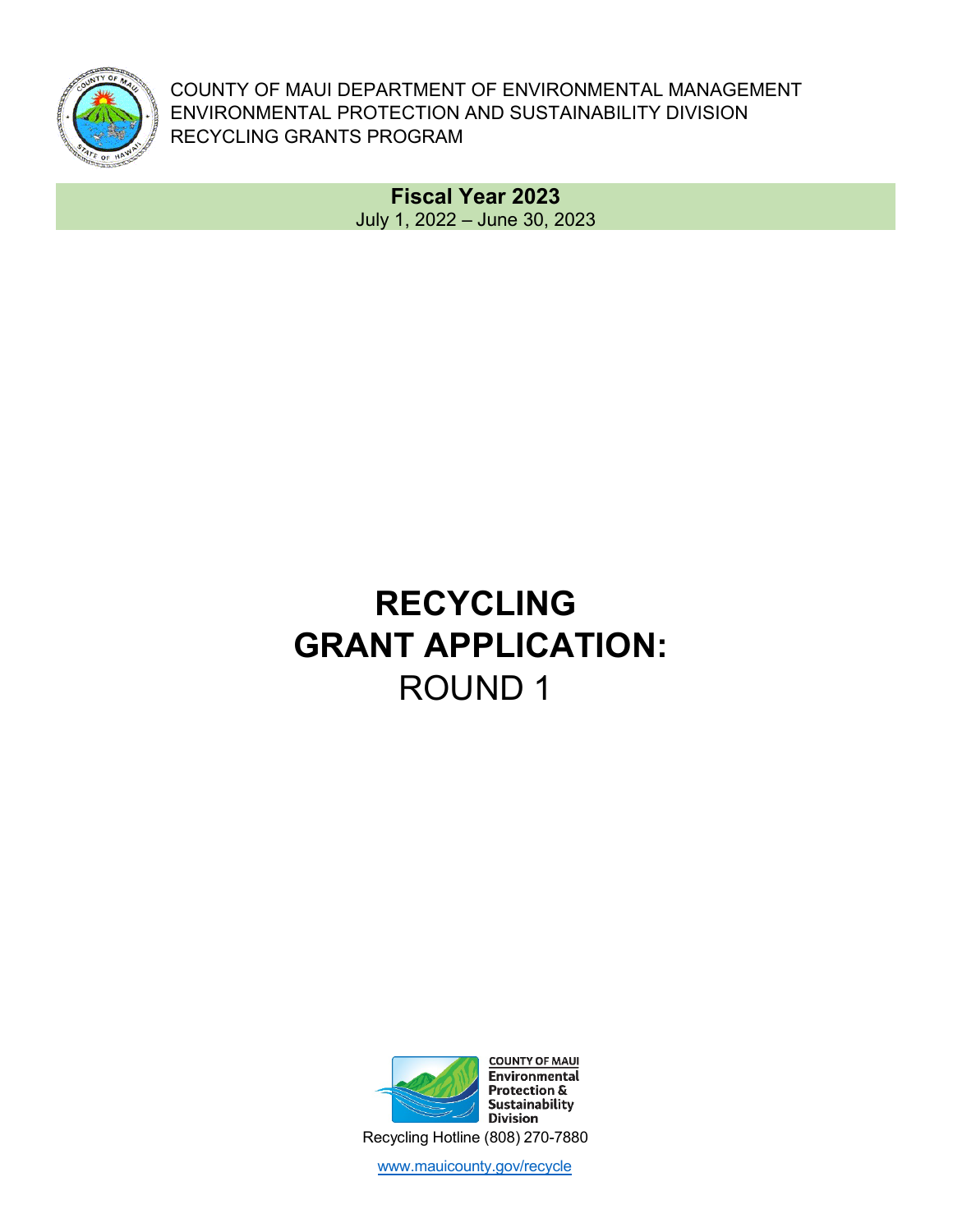#### **[GENERAL INFORMATIO](http://www.mauicounty.gov/recycle)N**

The County of Maui Recycling Grants Program was established in 1990 by the Maui County Council. Over the past 30 years, the County has partnered with hundreds of organizations in our community. For-profit business, non-profits, and individuals are eligible to apply. Projects must be consistent with the goals of the Environmental Protection and Sustainability Division which focus on Zero Waste and landfill diversion. Potential projects may include but are not limited to: recycling education, equipment upgrades, program expansion, zero waste initiatives, and the collection and processing of materials.

The Recycling Grants process consists of two rounds of applications and evaluation:

- 1. **Recycling Grant Application: Round 1** is to provide an overview of the proposed project and applicants' contact information. The Grants Review Committee (GRC) will score Round 1 applications according to the evaluation criteria located on page 3 of the Round 1 application.
- 2. **Recycling Grant Application: Round 2** is for applicants whose Round 1 scores are highest. The GRC will score Round 2 applications according to the evaluation criteria located on page 4 of the Round 2 application.

|                      | April 4, 2022                                            |                                                                               |
|----------------------|----------------------------------------------------------|-------------------------------------------------------------------------------|
|                      | Recycling Grant Application: Round 1 available online at |                                                                               |
|                      |                                                          | www.mauicounty.gov/recycle. The application is form-fillable. Be sure to      |
|                      |                                                          | save your application to your device or USB.                                  |
|                      | April 13, 2022                                           | Grant Information Session: Request a Zoom link at least 24 hours prior        |
|                      | at 2:00 p.m.                                             | by emailing recycle.maui@mauicounty.gov. We highly recommend that             |
|                      |                                                          | applicants attend. Applicants will receive updates about the grant packets    |
| $\blacktriangledown$ |                                                          | and evaluation process.                                                       |
|                      | May 2, 2022                                              | Recycling Grants Application: Round 1 Deadline. Applications must be          |
| Round                | by 4:00 p.m.                                             | emailed to recycle.maui@mauicounty.gov. Hand delivered grant                  |
|                      |                                                          | applications are accepted for those experiencing technical difficulties. Call |
|                      |                                                          | (808) 270-7880 for specifics about in-person delivery options.                |
|                      | May 17, 2022                                             | Applicants notified of Round 1 results by email. Highest scoring              |
|                      |                                                          | applicants will be invited to submit a Recycling Grant Application: Round 2   |
|                      |                                                          | packet; however, this does not guarantee funding. Funding is dependent        |
|                      |                                                          | upon GRC evaluation and approval of the Recycling Grants Program              |
|                      |                                                          | budget.                                                                       |
|                      |                                                          |                                                                               |
|                      | June 6, 2022                                             | Recycling Grant Application: Round 2 Deadline. Applications must be           |
|                      | by 4:00 p.m.                                             | emailed to recycle.maui@mauicounty.gov. Hand delivered grant                  |
|                      |                                                          |                                                                               |
|                      |                                                          | applications are accepted for those experiencing technical difficulties. Call |
|                      |                                                          | (808) 270-7880 for specifics about in-person delivery options.                |
|                      | June 30, 2022                                            | Grantees are notified of Round 2 application status by email. Grants          |
| 2                    |                                                          | with the highest scores will be recommended to the Director of                |
|                      |                                                          | Environmental Management to be funded; however, this does not                 |
|                      |                                                          | guarantee funding. Funding is dependent upon Recycling Grants Program         |
| Round                |                                                          | budget approval.                                                              |
|                      | July-August                                              | "Notice to Proceed" is mailed to grant recipients and grants officially       |
|                      | 2022                                                     | begin. It is estimated that grants will be processed between July and         |
|                      |                                                          | August 2022. Once the grant monies have been encumbered, a Notice to          |
|                      |                                                          | Proceed will be mailed to the grantee and the grant will officially begin.    |

#### **FY23 Recycling Grant Application Timeline**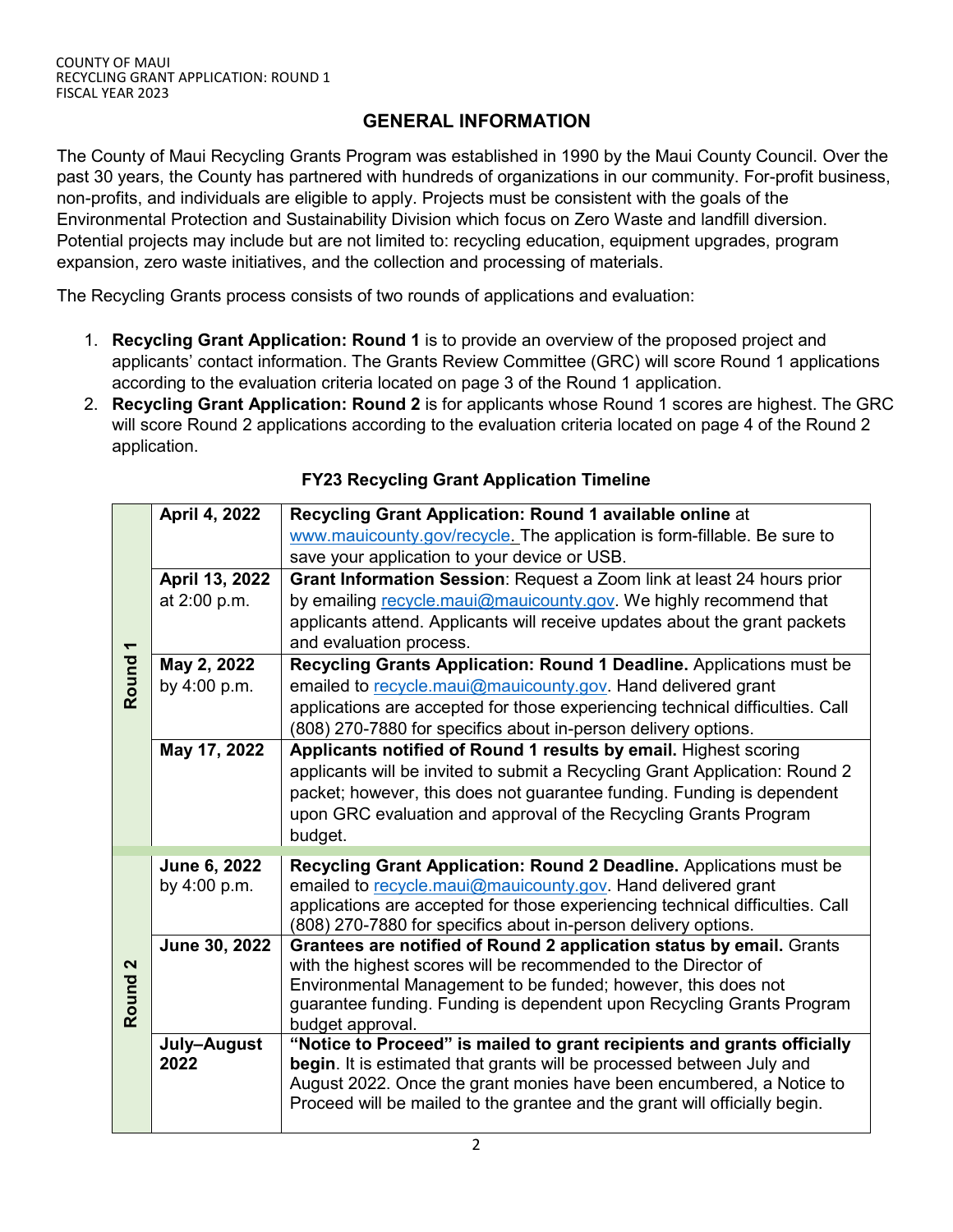#### **EVALUATION CRITERIA**

The Grants Review Committee (GRC) will be evaluating the Recycling Grant Applications: Round1 between May 3, 2022 and May 17, 2022. Applicants may be called upon with questions or may be asked to provide a presentation to the GRC during this time. Grants will be evaluated based on four (4) selection criteria as described below.

| <b>Evaluation Criteria</b>                                                                                                         | Weight (%) |
|------------------------------------------------------------------------------------------------------------------------------------|------------|
| <b>Project Summary</b>                                                                                                             | 35%        |
| An overview of the project and how it relates to EPS, Recycling Section goals<br>which focus on Zero Waste and landfill diversion. |            |
| <b>Community Need</b>                                                                                                              | 25%        |
| The problem/need the proposed project is designed to address; how the<br>effectiveness of the program will be measured.            |            |
| Capability                                                                                                                         | 15%        |
| Applicant's experience and/or expertise related to the proposed project.                                                           |            |
| <b>Budget</b>                                                                                                                      | 25%        |
| How grant funds will be utilized to achieve proposed goals and objectives.                                                         |            |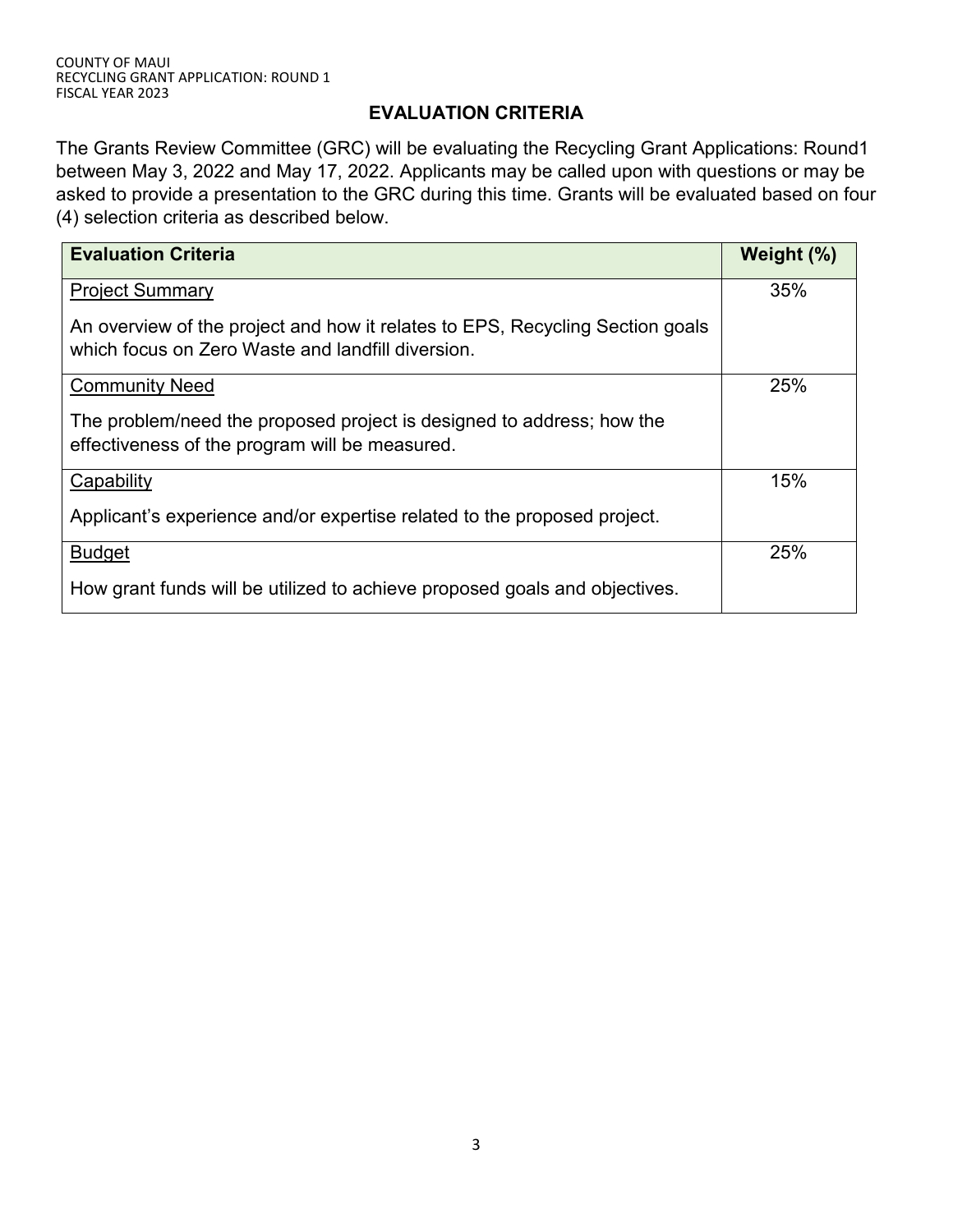### **RECYCLING GRANT APPLICATION: ROUND 1**

| <b>Project Title</b> | - 11                           |
|----------------------|--------------------------------|
|                      | <b>Total Amount of Request</b> |

| Organization/<br>Entity |  |
|-------------------------|--|
| Website                 |  |
| <b>Mailing Address</b>  |  |

| Project Manager |           |                     |
|-----------------|-----------|---------------------|
|                 |           | <b>Phone Number</b> |
| Email           |           |                     |
|                 |           |                     |
|                 |           |                     |
|                 |           |                     |
|                 |           |                     |
|                 | Signature |                     |

## **Project Summary (Evaluation Weight 35%)**

| In 150 words or less, provide an overview of the project and how it relates to EPS, Recycling Section goals. |
|--------------------------------------------------------------------------------------------------------------|
|                                                                                                              |
|                                                                                                              |
|                                                                                                              |
|                                                                                                              |
|                                                                                                              |
|                                                                                                              |
|                                                                                                              |
|                                                                                                              |
|                                                                                                              |
|                                                                                                              |
|                                                                                                              |
|                                                                                                              |
|                                                                                                              |
|                                                                                                              |
| 4                                                                                                            |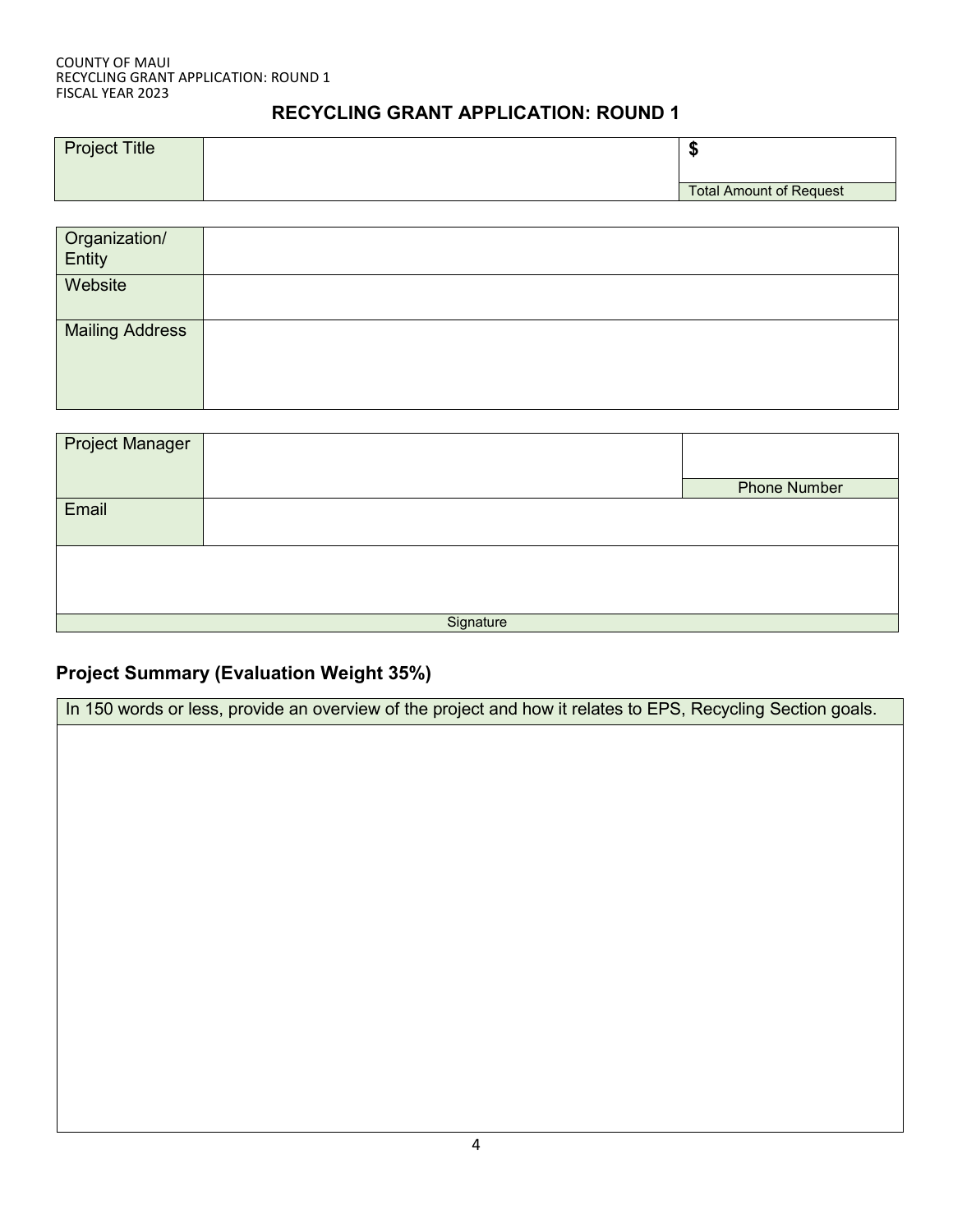In 150 words or less, describe the problem/need the project is designed to meet. Explain how the effectiveness of the project will be measured.

**Capability (Evaluation Weight 15%)**

In 150 words or less, provide an overview of experience and/or expertise related to the project.